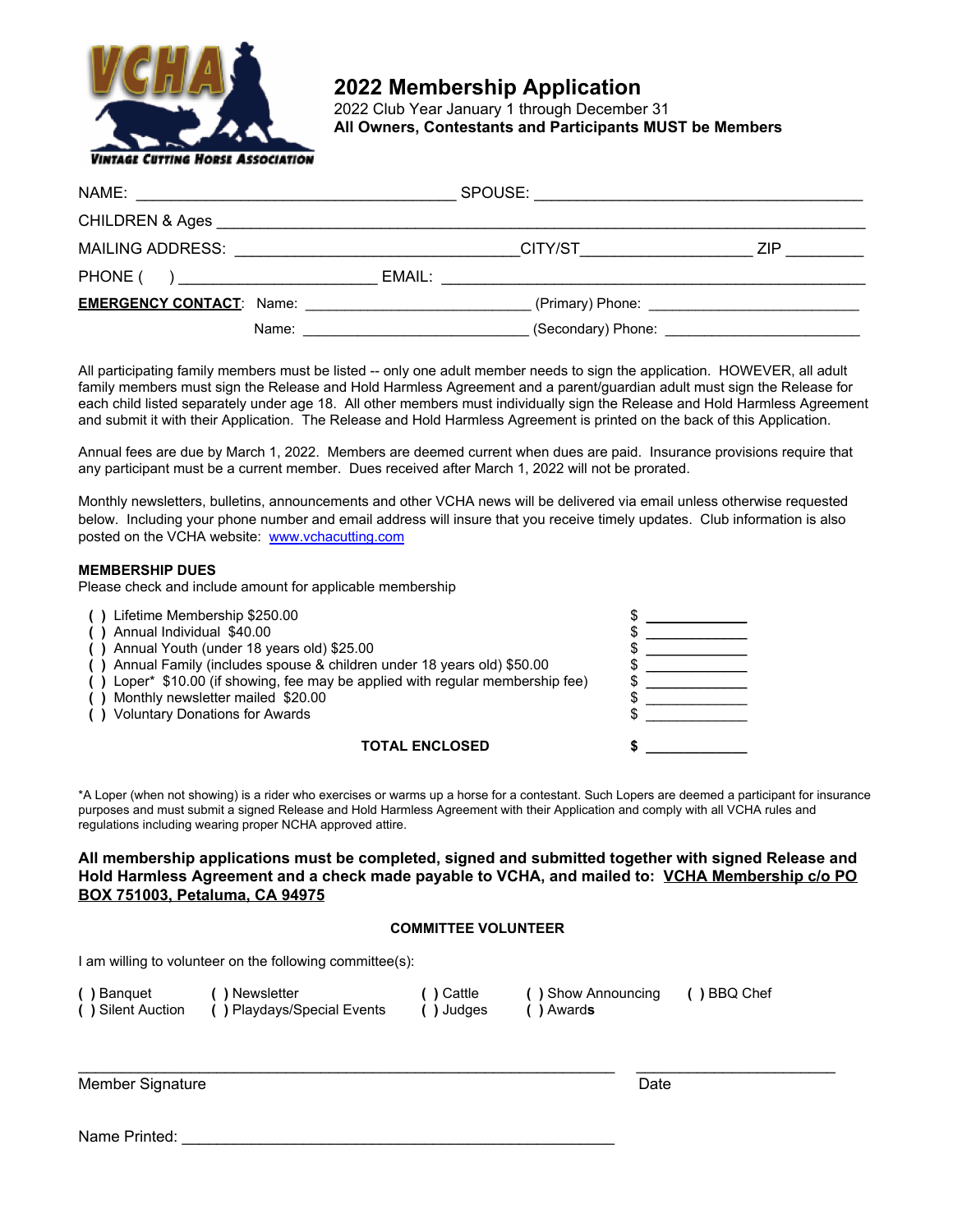### Vintage Cutting Horse Association

## 2022 RELEASE AND HOLD HARMLESS AGREEMENT Voluntary Participation in Equine Events THIS RELEASE MUST BE ATTACHED TO THE VCHA MEMBERSHIP APPLICATION

I, the undersigned, the undersigned,  $\blacksquare$ 

acknowledge that I voluntarily shall from time to time in connection with my membership in and with the permission of the Vintage Cutting Horse Association ("VCHA") participate in certain horse related events and activities sponsored by VCHA, including, but not limited to riding, handling, showing in competitions and grooming horses (collectively, a "Horse Related Activity").

**I AM AWARE THAT SUCH HORSE RELATED ACTIVITY IS A HAZARDOUS ACTIVITY WHICH INVOLVES INHERENT RISKS. I AM VOLUNTARILY PARTICIPATING IN THESE ACTIVITIES WITH THE KNOWLEDGE OF THE DANGER INVOLVED, AND HEREBY AGREE (I) TO ACCEPT ANY AND ALL RISKS OF INJURY OR DEATH TO ME AND/OR TO HORSES OWNED OR USED BY ME, AND FURTHER (II) HEREBY RELEASE, INDEMNIFY AND HOLD HARMELSS VCHA, IT'S OFFICERS, DIRECTORS, MEMBERS, AGENTS, EMPLOYEES, VOLUNTEERS, CONTRACTORS AND SPONSORS FROM ANY AND ALL CLAIMS BROUGHT BY ME, MY HEIRS, DISTRIBUTORS AND GUARDIANS, LEGAL REPRESENTATIVES AND ASSIGNEES, FOR INJURY, DAMAGE OR DEATH INCURRED BY ME AND/OR TO HORSES OWNED OR USED BY ME, RESULTING FROM THE NEGLIGENCE OR OTHER ACTS OF VCHA, ITS OFFICERS, DIRECTORS, MEMBERS, AGENTS, EMPLOYEES, VOLUNTEERS, CONTRACTORS AND/OR SPONSORS, HOWSOEVER CAUSED, ARISING OUT OF MY PARTICIPATION IN OR AT A VCHA SPONSORED HORSE RELATED ACTIVITY, INCLUDING BUT NOT LIMITED TO ANY ACT BY AN ANIMAL IN MY POSSESSION, CUSTODY OR CONTROL.**

# **Members Initials:** \_\_\_\_\_\_\_\_ \_\_\_\_\_\_\_\_\_ \_\_\_\_\_\_\_\_ \_\_\_\_\_\_\_\_ \_\_

**I HEREBY STATE THAT I AM OVER THE AGE OF 18 YEARS OLD, THAT I HAVE CAREFULLY READ THIS AGREEMENT AND FULLY UNDERSTAND ITS CONTENTS. I AM AWARE THAT THIS IS A RELEASE OF LIABILITY WHICH ESTABLISHES A CONTRACT BETWEEN ME AND VCHA AND SIGN IT OF MY OWN FREE WILL.** 

| Executed this |                                                                                                                     | California. |
|---------------|---------------------------------------------------------------------------------------------------------------------|-------------|
| Print Name    | <u> 1989 - Andrea Stadt Britain, amerikansk politiker (d. 1989)</u>                                                 | Signature:  |
| Print Name    | <u> 1980 - Johann Stein, mars an deutscher Stein (</u>                                                              |             |
| Print Name    | <u>and the control of the control of the control of the control of the control of the control of the control of</u> |             |
| Print Name    | the control of the control of the control of the                                                                    |             |